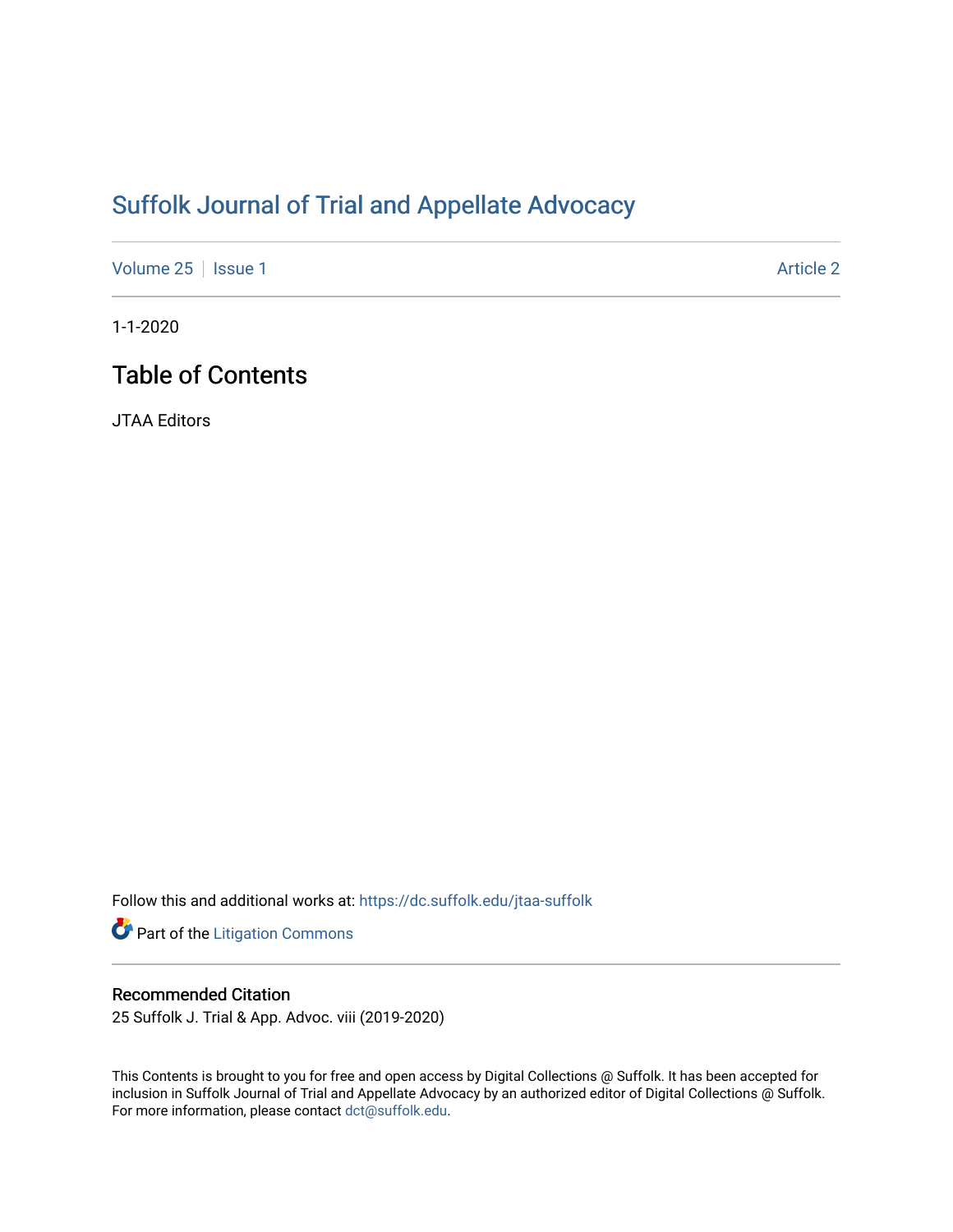### **SUFFOLK UNIVERSITY LAW SCHOOL**

## **SUFFOLK JOURNAL OF TRIAL & APPELLATE ADVOCACY**

| <b>Volume XXV</b> | $2019 - 2020$ | <b>Issue 1</b> |
|-------------------|---------------|----------------|
|-------------------|---------------|----------------|

### **TABLE OF CONTENTS**

#### **ARTICLE**

| The Use and Abuse of Dogs in the Witness Box by John J. |  |
|---------------------------------------------------------|--|
| Ensminger, Sherri Minhinnick, James Lawrence Thomas,    |  |
|                                                         |  |

### **NOTES**

| One Should Not Pay for All—Drug Quantity Triggering Mandatory<br>Minimums Should Be Individualized in Conspiracy Sentencing by |
|--------------------------------------------------------------------------------------------------------------------------------|
| "Not Tested on Animals": The Future of Cosmetic Animal Testing in                                                              |
| Massachusetts Noncompetition Agreement Act: A Rose of a                                                                        |
| More Tariffs, More Protection [ism] by Jessica A. Mehaylo125                                                                   |
| Combatting Sexual Misconduct: American Higher Education During                                                                 |
| <b>CASE COMMENTS</b>                                                                                                           |

International Law-Extrajudicial Killings: Acts of Terrorism or Acts of Elaborate *Cover-Ups?-Sullivan v. Republic of Cuba,* **891 F.3d** 6 (1st Cir. **2018) by** Stephanie M . Sader **.......................................... 166**